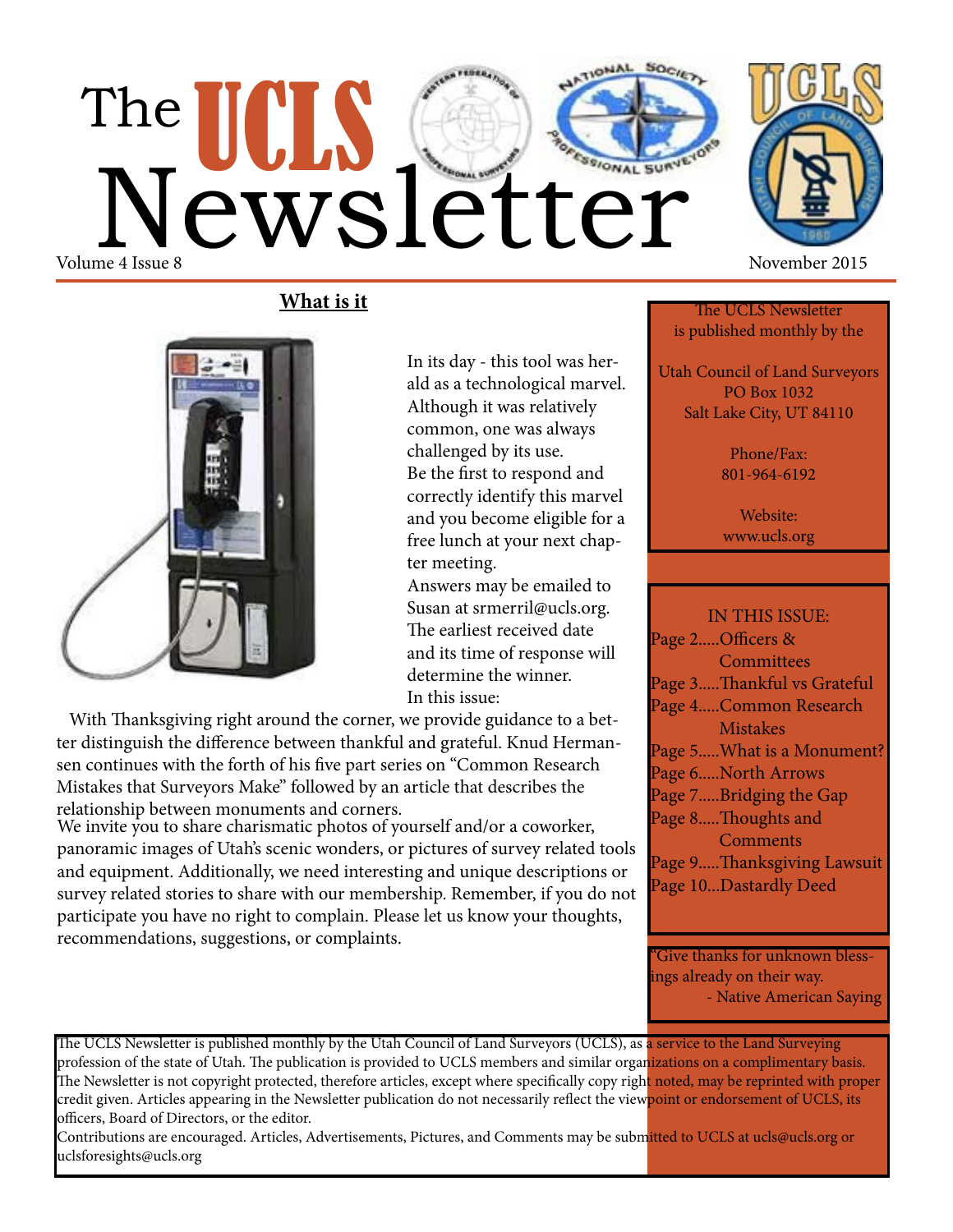#### **UCLS Executive Board 2015**

**State Chair** Scott Woolsey 43 S. 100 E. Suite 100 St. George, UT 84770 Business: (435) 628-6500 Fax: (435) 628-6553 scottwoolsey@alphaengineering.com

State Chair Elect Dale Robinson 12227 S. Business Park Dr., #220 Draper, UT 84020 Business: (801) 523-0100 Fax: (801)523-0900 drobinson@sunrise-eng.com

Past State Chair Kenneth Hamblin (CC) 59 N. 2120 East Circle, St. George, UT 84790 Business: (435) 673-3075 khamblin@infowest.com

NSPS Director Steven Dale 3600 S. Constitution Blvd., Room 250 West Valley City, UT 84119 Business: (801) 963-3218 Fax: (801) 963-3540 steve.dale@wvc-ut.gov

West Fed Representative Michael W. Nadeau (SL) 5226 W. Ashland Rose Dr. Herriman, UT 84065 Business: (801) 569-1315 Fax: (801) 569-1319 mikenadeau.ucls@gmail.com

Book Cliffs Chapter President Ryan Allred P.O. Box 975 Duchesne, UT 84021 Business: (435) 738-5352 Fax: (435) 738-5722 dallred@ubtanet.com

Book Cliffs Chapter Representative Brock Slaugh P.O. Box 1580 Vernal, UT 84078 Business: (435) 789-1365 bis@timberlinels.com

Color Country President Todd Jacobsen 2458 Scenic Drive Santa Clara, UT 84765 Business: (435) 627-4124 Fax: (435) 627-4133 tjacobsen@sgcity.org

#### Color Country Chapter Representative Rick Snyder 11 North 300 West Washington, UT 84780 Business: (435) 652-8450 Fax: (435) 652-8416 rsnyder@sunrise-eng.com

Golden Spike President David K. Balling 198 E. Shadowbrook Lane Kaysville, UT 84037 Business: (801) 295-7237 dkballing@msn.com

Golden Spike Chapter Representative

Val Schultz 2096 W. 5750 S. Roy, UT 84067 Business: (801) 399-8018 Fax: (801) 825-1320 vschultz@co.weber.ut.us

Salt Lake Chapter President Brad Mortensen 3268 S. 930 W. Syracuse, UT 84075 Business: (801) 882-6385 btmort@earthlink.net

Salt Lake Chapter Representative

Tim Prestwich 12830 Redwood Road Riverton, UT 84065 Business: (801)208-3124 tprestwich@hotmail.com

Timpanogos President Bradly D. Daley 3814 Sage Vista Lane Cedar Hills, UT 84062 Business: (801) 566-5599 Fax: (801) 566-5581 bdaley54@msn.com

Timpanogos Chapter Representative Jim Kaiserman

1020 Sage Circle Heber City, UT 84032 Business: (435) 657-3222 Fax: (435) 657-3207 jkaiserman@co.wasatch.ut.us

Administrative Secretary Susan Merrill PO Box 1032 Salt Lake City, UT 84110 (801) 964-6192 srmerrill@ucls.org

Treasurer Brad Mortensen (SL) 3268 S. 930 W. Syracuse, UT 84075 Business: (801) 363-5605 Fax: (801) 363-5604 btmort.earthlink.net

**Chapter Vice Presidents:** Book Cliffs Harold Marshall hmarshall@uintahgroup.com Color Country Bob Hermandson bobh@bushandgudgell.com Golden Spike Ken Hawkes kenh@awagreatbasin.com Salt Lake Gary Christensen chill@spanishfork.org

**Chapter Secretary/Treasurer**

Book Cliffs Paul Hawkes paul@trisatesurvey.com Color Country brad2765@gmail.com Golden Spike Travis Gower gwlsurvey@gmail.com Salt Lake Brian Mitchell bmitchell@slco.org Timpanogos Chad Poulsen chad@lei-eng.com

**Committees & Committee Chairs** Legislation Doug Kinsman doug@ensignutah.com Education **Walt Cunningham** walt.cunningham@slcc.edu<br>on Steve Keisel Publication svkeisel@gmail.com Standards & Ethics Dale Bennett dale@benchmarkcivil.com Membership David Balling dkballing@msn.com Public Relations Randy Smith rdsmith@utah.gov Testing Darryl Fenn dfenn@merid-eng.com Workshop & Convention Todd Jacobsen tjacobsen@sgcity.org Historical Charles Heaton charles.heaton@esieng.com Matt Peterson matt.peterson@esieng.com Construction Survey David Mortensen DMortensen@bushandgudgell.com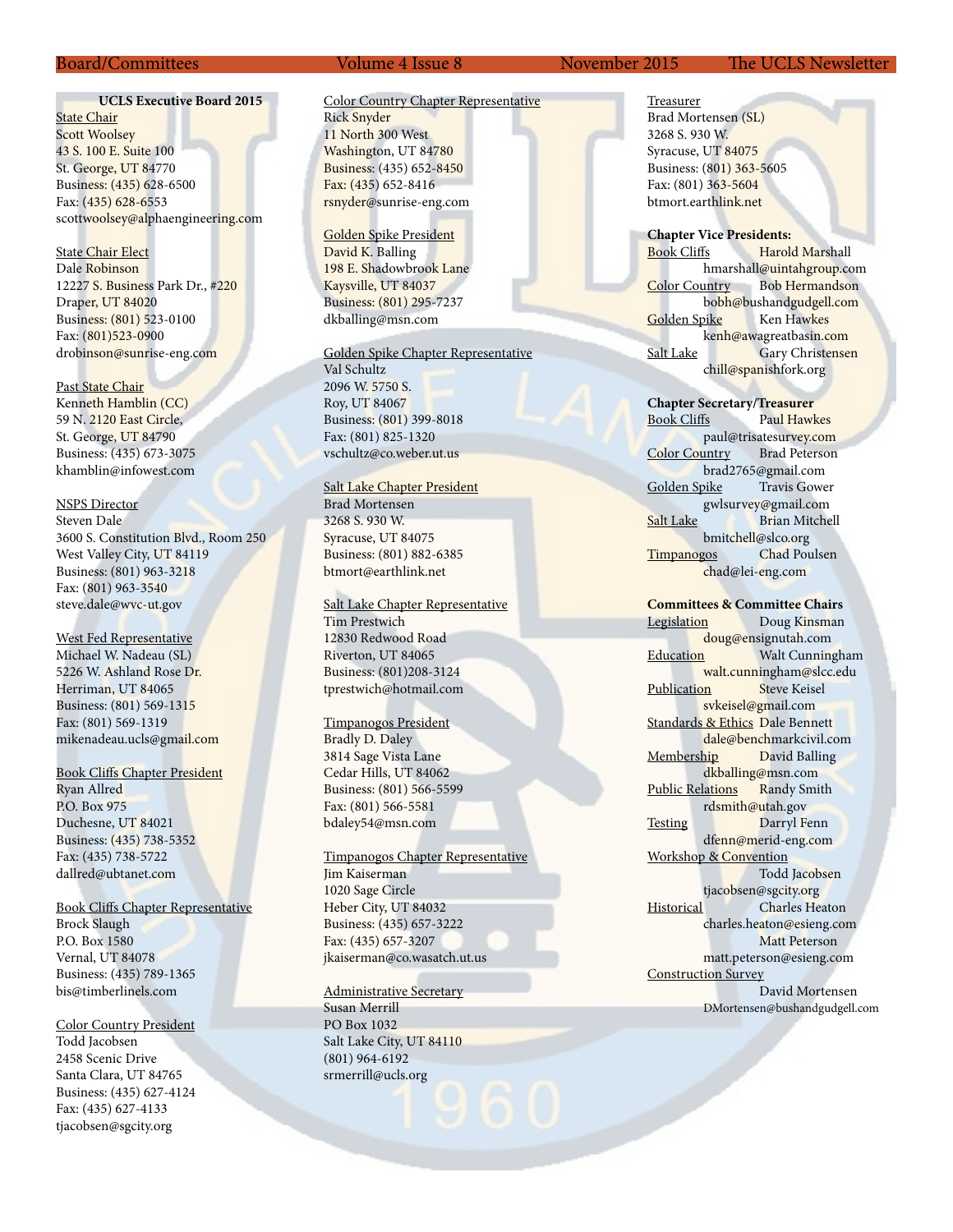# **Thankful vs Grateful**

Most of us express our feelings through words only. In formal relations like in offices and other institutions, people say they are thankful or grateful whenever someone else shows a favor or does a work for them. People use these words interchangeably as if they were synonyms. In fact, dictionaries tell us that they are one and the same and there are no differences between being thankful and being grateful. Let us find out if this is true or there are any differences between thankful and grateful.

#### **Thankful**

Thankful is a word that is used by people in nearly all situations. You say thank you to someone who passes you a glass of water and also to a salesman in a grocery store who brings the required product for you. It has become a word to show you are courteous. But you are thankful to any act of another person that has made it more convenient and easy for you. You let the other person know that you appreciate his act when you say you are thankful. Being thankful shows that you have a sense of relief as what has happened is what you expected and no more.

#### **Grateful**

There are situations in life when thank you just doesn't seem to be enough. It is not able to express the kind of gratitude you feel towards a person who has obliged you in some manner. This is when you say you are grateful. You are grateful to God for having given you life, food, shelter and a beautiful family, but you also feel grateful to someone who does a special favor to you in real life. When you say or write that you are grateful, you have a deep sense of gratitude that is not reflected with a simple thank you.

## **Thankful vs Grateful**

Dictionaries make no difference between thankful and grateful and list one as the synonym of the other. But thank you has become so common that it has lost its magic especially in situations when you want to express your deep sense of gratitude towards someone who has done some favor to you. Grateful carries meaning and weight whereas thankful is so common that you use it without any sense of gratitude. Being thankful expresses your sense of appreciation whereas grateful expresses your sense of deep gratitude.



### NOTICE:

WASATCH COUNTY SURVEYOR'S OFFICE has a field/office position open. This is a full time position with benefits. The position requires knowledge in CIVIL 3D, ARC Map, Trimble GPS and Total Station equipment. The position does not require a PLS license. Wasatch County is an EOE. The complete job description can be viewed at www.co.wasatch.ut.us Please contact the Wasatch County Surveyor at 1-435-657-3222 for further information.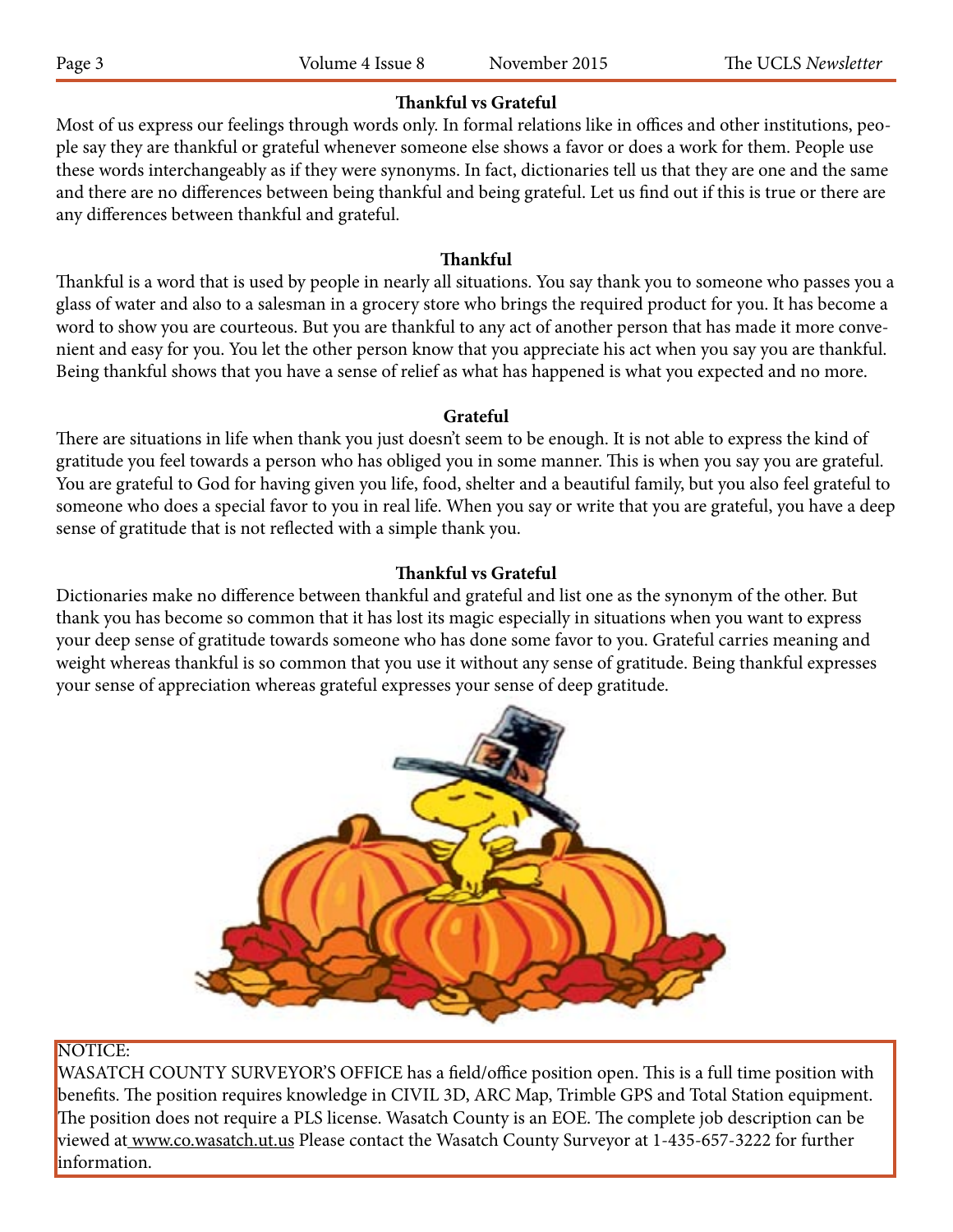# **Common Research Mistakes Surveyors Make (Easements) by Knud E. Hermansen P.L.S., P.E., Ph.D., Esq.**

 In previous articles, I have explained three of the five common mistakes made by surveyors in researching the records. In the first article I discussed mistakes made in determining senior title often required when assessing the boundaries involving an overlap. In the second article I explained the deficiency that may exist when a forward search is omitted. In the third of five common mistakes I explained the necessity for researching the road records. In this article, I will explain the fourth deficiency - researching and identifying easements.

 Other problems arise by the legal nature of the easement itself. An easement appurtenant to property that was created in, for example, 1823 by recorded grant need not be mentioned in any property records thereafter yet will still effectively burden property and benefit another property (appurtenant property).

 The law presumes that an appurtenant easement is a part of the appurtenant property and passes with the conveyance of the appurtenant property even though the easement is not mentioned in subsequent records for the appurtenant property. For example, it is not unreasonable for a surveyor to stop the search of property records long before reaching the ancient property records where the deed for the easement was recorded - especially if all the boundaries to the property being surveyed were created subsequent in time to when the easement was created.

 Another problem is that easements often arise from records that are not deeds. The sale of a lot by reference to a subdivision plan may give the lot owner an appurtenant easement in every road or other benefit shown on the plan (such as a park). Also, the call for a private road as a boundary, owned by the grantor at the time of the conveyance, may give an easement to the grantee in the grantor's private road. Unless the surveyor is aware of the law regarding implied easements, the surveyor may fail to research, locate, and mention the implied easement.

 Finally, many easements that are evidenced by a deed are so poorly described that it is virtually impossible to locate or fix the width of the easement. These easements are often categorized as "blanket easements."

 *I hereby convey to William Surry an easement to install and maintain a water pipe across my property.*

 Where the surveyor has stopped research prior to a grant from the government, the surveyor would be wise to inform the client of a caveat regarding the presence of easements that may not have been discovered and shown on the surveyor's plat.

 *Knud is a professor in the surveying engineering technology program at the University of Maine. He offers consulting services in the area of boundary litigation, title, easements, land development, and alternate dispute resolution.*



There were no guesses on the identity of the red brick monument shown in our September Newsletter. Its purpose may forever remain a mystery.

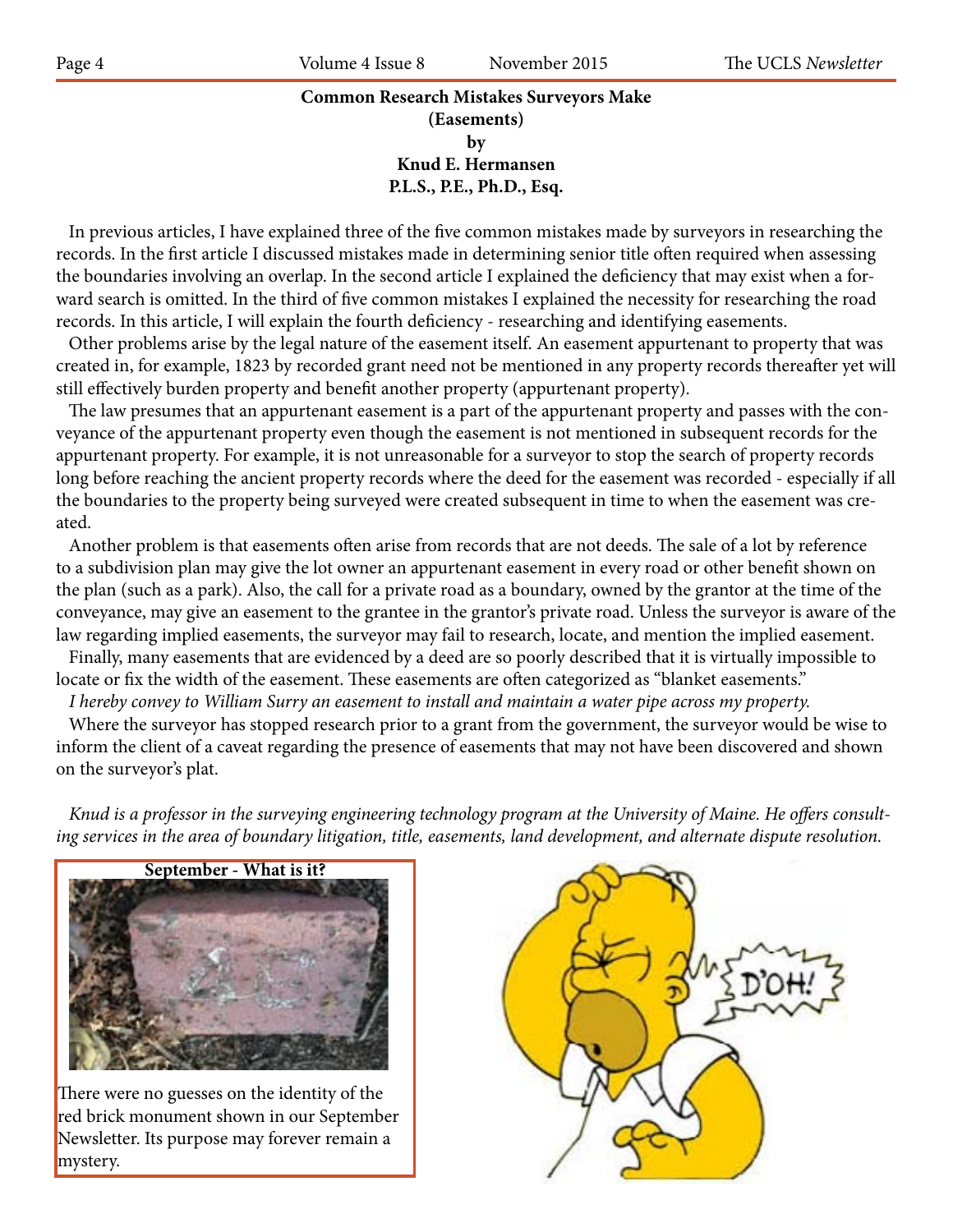# **What is a Monument?**

 Survey monuments are critical to not only the surveyor, but to the public as well. Historically accurate and verifiable monuments are the critical component in maintaining peace and tranquility in a neighborhood. This peace is accomplished in bringing permanency to the location of boundaries. The surveyor and their ability to not only measure accurately, but also to retrace the correct location of a property boundary, with respect to the location of the monument used to first establish a line of ownership, maintain this permanency.

 What the competent surveyor understands is that a monument and a corner are not the same thing. A monument may be many things, i.e. a wood stake, a stone, a brass disk, a cement post, a rebar with or without a cap, a nail, a stream, a river, a fence, a wall, a building, a tree, a hedge row, and the list could go on. Simply put a monument to a surveyor is any physical object that has been used, is currently being used, or will be used, to identify a property corner or property line.

Black's Law Dictionary defines monument as:

*"Monument. In real-property law and surveying, monuments are visible marks or indications left on natural or other objects indicating the lines and boundaries of a survey. Any physical object on ground which helps to establish location of boundary line called for; it may be either natural (e.g. trees, rivers, and other land features) or artificial (e.g. fences, stones, stakes, or the like placed by human hands). Delphey v. Savage, 227 Md. 373, 177 A.2d 249, 251."*

 It is important to realize that a monument does not necessarily identify the correct location of a line, point, or corner of real property.

Again, Black's Law Dictionary defines corner as:

*"Corner. Surveying. An angle made by two boundary lines; the common end of two boundary lines, which run at an angle with each other."*

 A corner is the correct location of an angle point of the boundary of properties. However, what must be understood is that the "corner" may or may not be "monumented." If a monument is not physically at the corner, and it makes the representation in some manner that it is at the location of the corner, then the monument is bearing false witness to the corner. Essentially, the monument is telling a lie and misleading those who may be relying on it. It is the responsibility of the surveyor, in the process of a competent boundary survey, to gather enough evidence, records, documents, testimony, and measurements to retrace the original lines of ownership and verify the monument location.

#### **UCLS EXECUTIVE BOARD MEETING** August 1, 2015

The following are bullet points from the Board meeting. To read the minutes in their entirety, please logon, as a member, to https://ucls.memberclicks.net/ucls-history

1. Review of the UCLS financial report

2. Voting for proposed by-law changes

3. Complaint about survey fees being determined by filing or not filing a record of survey

4. Membership and Public Relations Committee chairs

5. Amendments to the statutory highway bill

6. Student receives scholarship from UCLS

7. Update to the 2016 State Conference

- 8. Will UCLS remain an affiliate of Westfed
- 9. NSPS Report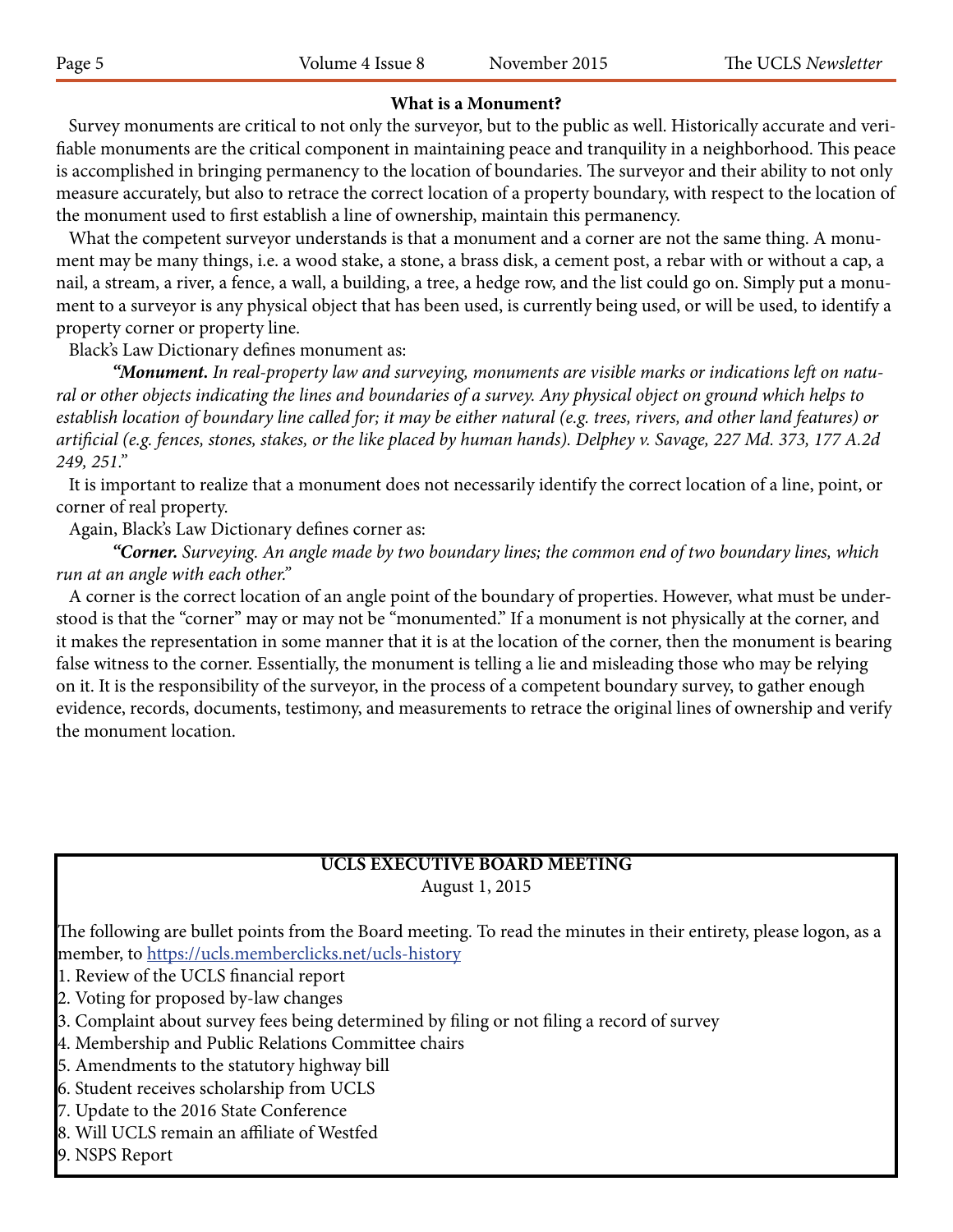# **Which North Arrow belongs to which company?**



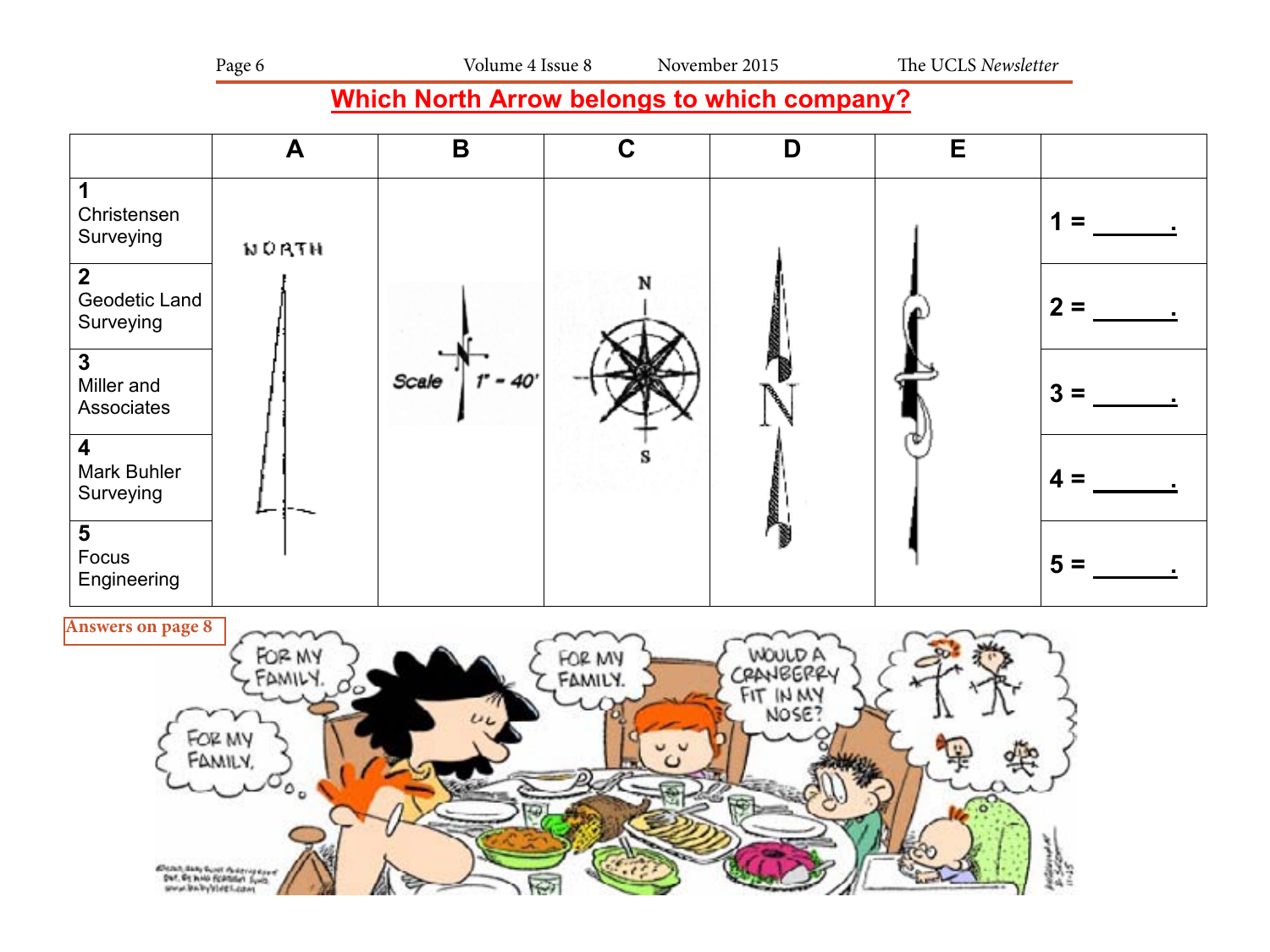## **Bridging the Gap; Filling the Ranks of Surveyors in the Next Decade By Frank Lenik, PLS**

 Lately, each time I get together with a group of surveyors, the discussion moves towards the shortage of available candidates for employment, the dearth of applicants for the land surveyor exam, and the aging of the population of existing surveyors. With a long face someone inevitably predicts the eventual death of our profession. We recognize the symptoms, but can't identify a cure. As Walt Kelly's Pogo would say, "we have met the enemy, and he is us".

 The progression from a field crew composed of three people to two to one person over the last twenty years has reduced and in most cases eliminated our usual method of training employees. We can no longer depend on the old model of the master apprentice program. We lament about the quality of candidates but have little time to properly train our field crews. A qualified candidate often becomes one who is familiar with the type of instruments we own, or one who is adept enough to learn quickly and begin production.

 Over the last ten years the list of surveyor candidates who were looking for work or who were under employed has evaporated. The larger firms have realized this and have gone after university co-op students and graduates in a big way. Those firms understand the need to fill their ranks with the best candidates they can find. It is good for the long term health of their company programs and they are not afraid to pay for these individuals. The result is that many of our university programs had their seniors placed before the final term last year.

 This may be the beginning of a new age of land surveying education. The law of supply and demand should put pressure on universities, colleges and technical schools to satisfy our needs. The schools will need to create new surveying, survey engineering or geomatics engineering programs or support the existing ones, which will in time result in more qualified candidates for our profession and a better experience for the public overall.

 The obvious dilemma will be how long it will take for this cycle to generate enough candidates to satisfy our attrition rate; and what should we do in the mean time? Land surveyors who want to be a part of the solution need to be working today with our institutions of higher learning and providing them with feedback on market conditions and man power needs. With a determined effort, we could effect change in the survey education system and increase the number of students coming out of existing programs in a few years and hopefully start some new programs along the way.

 Understanding that this will take time to come to fruition, we will need institute some stop gap measures like the one proposed by a colleague of mine. He suggested if you "give me a person with a college degree, I can teach them to survey". Yes, it would be preferable to hire survey graduates today, but what do we do if they aren't available? Why not hire a graduate and shorten the learning curve for new employees.

 Environmental studies and forestry majors have already committed themselves to working outdoors. One university in the Philadelphia region is currently teaching "Introduction to Environmental Surveying" where their students are taught the use of GNSS hardware and software, digital levels, total stations and robotic instruments. They are learning about hydrography and UAV's and are applying these tools to ground water studies, flora and fauna studies, as well as lake, river and ocean hydrology and sedimentation studies.

 If we are looking for potential employee candidates today we should explore all possible solutions. We need to identify them where ever they are and teach them about the rewarding futures in land surveying.

# UCLS By-laws Proposed Changes The UCLS Board is proposing some changes to the by-laws. These changes will be voted on during the fall elections. Licensed members - please take a few minutes to go over the proposed changes so that you will be informed and prepared to vote by going to our website or clicking on the following link: <u>UCLS By-</u> laws with Proposed Changes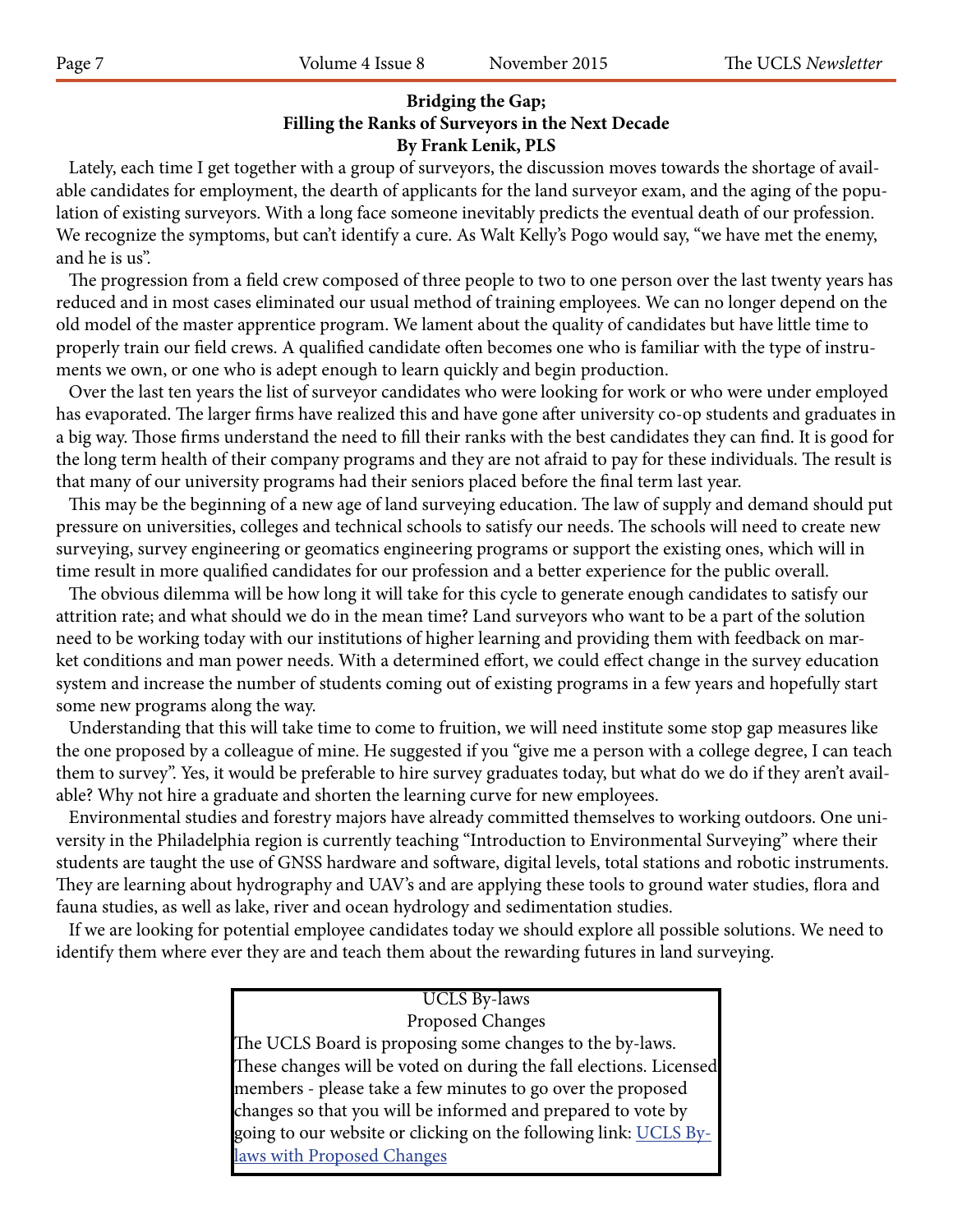# **Colorful quotes from the mouth so surveyors:**

- "I would have more people skills if I had people with skills."
- "My party chief wanted to go someplace he had never been before... so I took him to the rear property line."
- "Surveying it is a great career, but a lousy business."
- "People do not choose to be surveyors, they are born that way."
- "If you really want to know where your property line is, ask your neighbor."
- "I remember surveying the adjoiner in 1957. There was an SIB set by Pierce on that corner."

# **Colorful quotes from the mouths of our clients:**

- "Why did they let me build my house on their property? Someone should have stopped me."
- • "I did hit my neighbors car with that sledgehammer, but that sledgehammer is not mine."
- • "I got a coordinate from google search, and laid out my property line with my hand held GPS. What do you mean it is not right?"
- "Yeah, I saw the survey bars along the road, but I found that a few good hits with a sledgehammer and they will come right out. I use them to hold my barn door open and as pry bars."
- • "I took a surveying course in college in 1962. If I help out the crew, will it save me some money?"
- "My deed says I own 100 acres. Your plan shows only 99.5 acres. You stole some of my land."
- "It's got to be right. I had it surveyed by my neighbor's cousin's friend who used to work for Hydro."

"Alas, I have been outclassed by Earth's center of mass

The satellites have taken my fame and left me to crumble in the rain **1**

Should you pass my way and recall the glorious day of Bilby towers, theodolites, and tape **2** bow your head, all others stay away

My legacy has been forsaken by the new gravity of the nation **3**

My coordinates are no longer used and Molondensky can not fit my shoes

In repose, I await the day of the mathematician's delight who again can set things right." **5**

-Roger Roberts, PS

## **Thoughts for people who take life too seriously (from www.a-guide-for-seniors.com via TBM)** Cones are people two.

- Cones are people two.<br>• I feel like I'm diagonally parked in a parallel universe.
- Honk if you love peace and quiet.
- I drive way too fast to worry about cholesterol.
- start way too hast to worry about entity.<br>
Support bacteria. They're the only culture some people have.
	- Monday is an awful way to spend 1/7 of your week.
- stay away **a bad memo-**<br> **2**  $\bullet$  A clear conscience is usually the sign of a bad memo-<br> **2**  $\bullet$  **2**  $\bullet$  **2**  $\bullet$  **2**  $\bullet$  **2**  $\bullet$  **2**  $\bullet$  **2**  $\bullet$  **2**  $\bullet$  **2**  $\bullet$  **2**  $\bullet$  **2**  $\bullet$  **2**  $\bullet$  **2**  $\bullet$  **2**  $\bullet$  **2**  $\bullet$ ry.
	- Change is inevitable, except from vending machines.
	- Get a new car for your spouse. It'll be a great trade.
	-
- e Plan to be spontaneous tomorrow.<br> **Always try to be modest** and be proud of it Always try to be modest, and be proud of it.
	- If you think nobody cares, try missing a couple of payments.
- $\bullet$  OK, so what's the speed of dark?
	- How do you tell when you're out of invisible ink?
	- If everything seems to be going well, you have obviously overlooked something.
- **•** When everything is coming your way, you're in the wrong lane.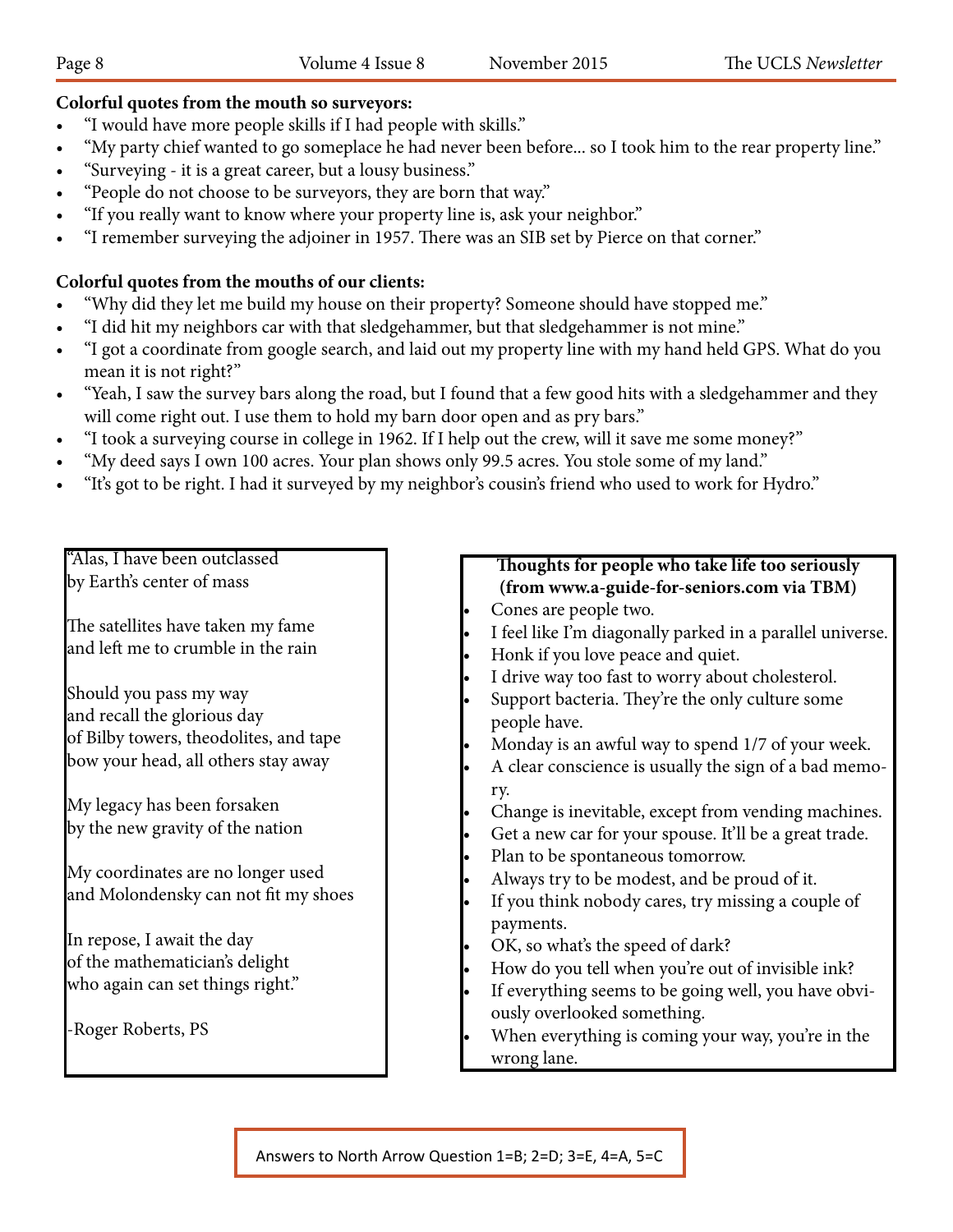# **Thanksgiving Obesity Lawsuits Sweep U.S.**

Relatives Sue Ohio Grandmother for Failing to Divulge Calorie Content of Stuffing and Pies

In what legal experts are calling the most litigious Thanksgiving in U.S. history, relatives from coast to coast filed obesity lawsuits against their holiday hosts today, claiming that the sky-high calorie content of their Thanksgiving feasts had turned guests into jiggling tubs of unsightly flab.

I sat down at Grandma's table for Thanksgiving expecting a good, homecooked meal, said Sheila Warner, 32, of Toledo, Ohio. I had no idea that I was walking into a fat-trap.

Ms. Warner joined twelve of her relatives in slapping her grandmother, Mrs. Essie Coogan, with an obesity lawsuit, blaming the elderly woman for creating an excessively caloric meal that made her guests resemble hideous beached whales.

In addition to the traditional turkey and stuffing, the lawsuit alleges, Mrs. Coogan prepared a gargantuan calorie-laden smorgasbord including cranberry sauce, candied yams, sweet potatoes, dinner rolls, corn bread and between ten and twelve different fruit and pumpkin pies.

The average serving at Mrs. Coogan's Thanksgiving dinner contained well over 8,000 calories, the lawsuit claims, far exceeding most recommended daily allowances.

In addition, the legal complaint says, Mrs. Coogan's failure to divulge how many calories her guests were pigging out on contributed to their subsequent obesity.

# **Colorful Facts about Fall/Autumn**

- Autumn has been called the "hectic beauty of death"
- Autumn babies, or those born between September and November, are more likely to live to 100 than those who were born in other times of the year.
- According to NASA, autumn is "aurora season" because geomagnetic storms are about twice as frequent as the annual average during the fall.
- A "Harvest Moon" is the full moon closest to the autumn equinox. Before artificial lighting such moonlight was essential to a farmer's successful harvest.
- During the fall, in response to colder temperatures and less light, leaves stop producing chlorophyll, the green pigment that helps capture sunlight to power photosynthesis. As the green fades, the leave's other pigments shine through, such as orange and yellow cartenoids and vibrant red anthocanin.
- The term "equinox" is from the Latin meaning "equal night"
- Many birds prepare for winter migration during the fall. One of the longest migrations is the 11.000 mile journey by the Arctic Tern.
- People who live on the equator or central area of the planet never experience autumn.
- Red and purple leaves are actually caused by the presence of sugars from sap that is trapped inside of the leaves.
- Americans typically refer to this time of year as "fall," while the British use the word "autumn." Both terms date back to the 16th century but before that it was called harvest.